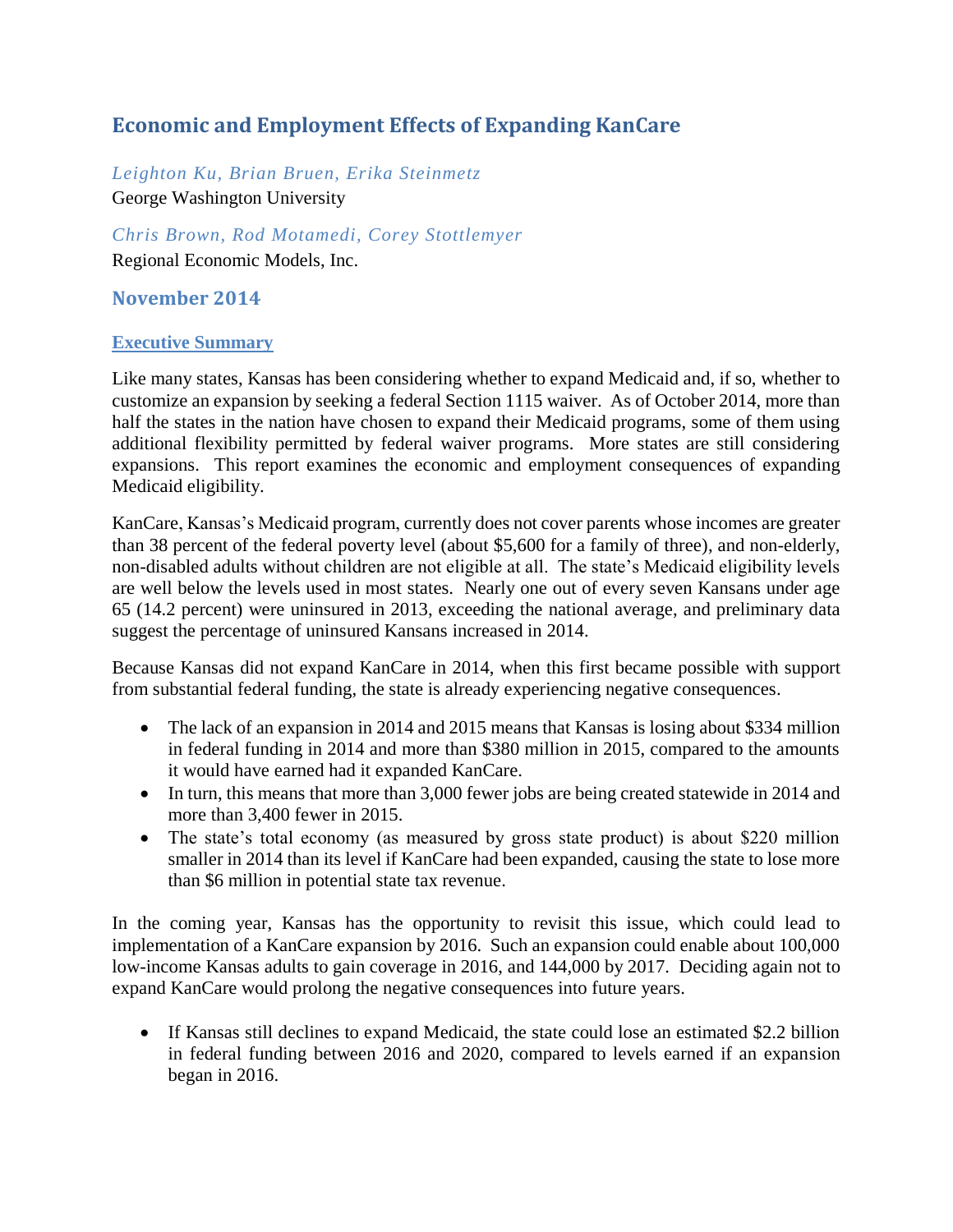- As a result, more than 3,700 fewer jobs would be created by 2020 statewide. About half of the jobs affected would be in the health care sector, but the other half are in diverse sectors, including construction, retail and wholesale, professional/scientific/technical and food and beverage. Although a KanCare expansion increases funding for health care, the benefits spread more broadly as health care providers purchase additional goods and services and health care workers use new income to pay their mortgages, buy groceries, and make other consumption choices that influence the state's economy.
- Over the five-year 2016 to 2020 period, the potential state gross product will be more than \$1.2 billion less than if KanCare expanded, and total business activity will be about \$2.2 billion lower. Non-expansion will derail substantial economic gains that could otherwise boost the state economy.
- A KanCare expansion that triggers additional economic growth in Kansas would lead to greater state tax revenues, without changes in tax rates. These revenues could be used for other purposes, such as helping to balance the state's budget. In comparison, if KanCare is not expanded, more than \$69 million in potential state revenue would be lost from 2016 to 2020.

Expanding KanCare by 2016 would empower Kansas to collect more than \$2.2 billion in federal funds over five years, producing a net gain of \$1.9 billion for the state once the additional \$312 million in KanCare costs have been paid. Our analyses indicate, however, that the modest increase in state costs could be completely offset by gains in state tax revenues generated by economic expansion and potential savings in other health costs, such as costs for community mental health and substance abuse services, as currently uninsured patients get coverage through KanCare. The net state savings, including new costs, new revenues and potentially offsetting health savings, would equal \$29 million in 2016 and about \$36 million over the five year period 2016 to 2020. That is, the Medicaid expansion could be accomplished without an increase in net state expenditures.

KanCare expansion would stimulate economic growth and job creation in Kansas, as well as increase access to health care for about 150,000 state residents.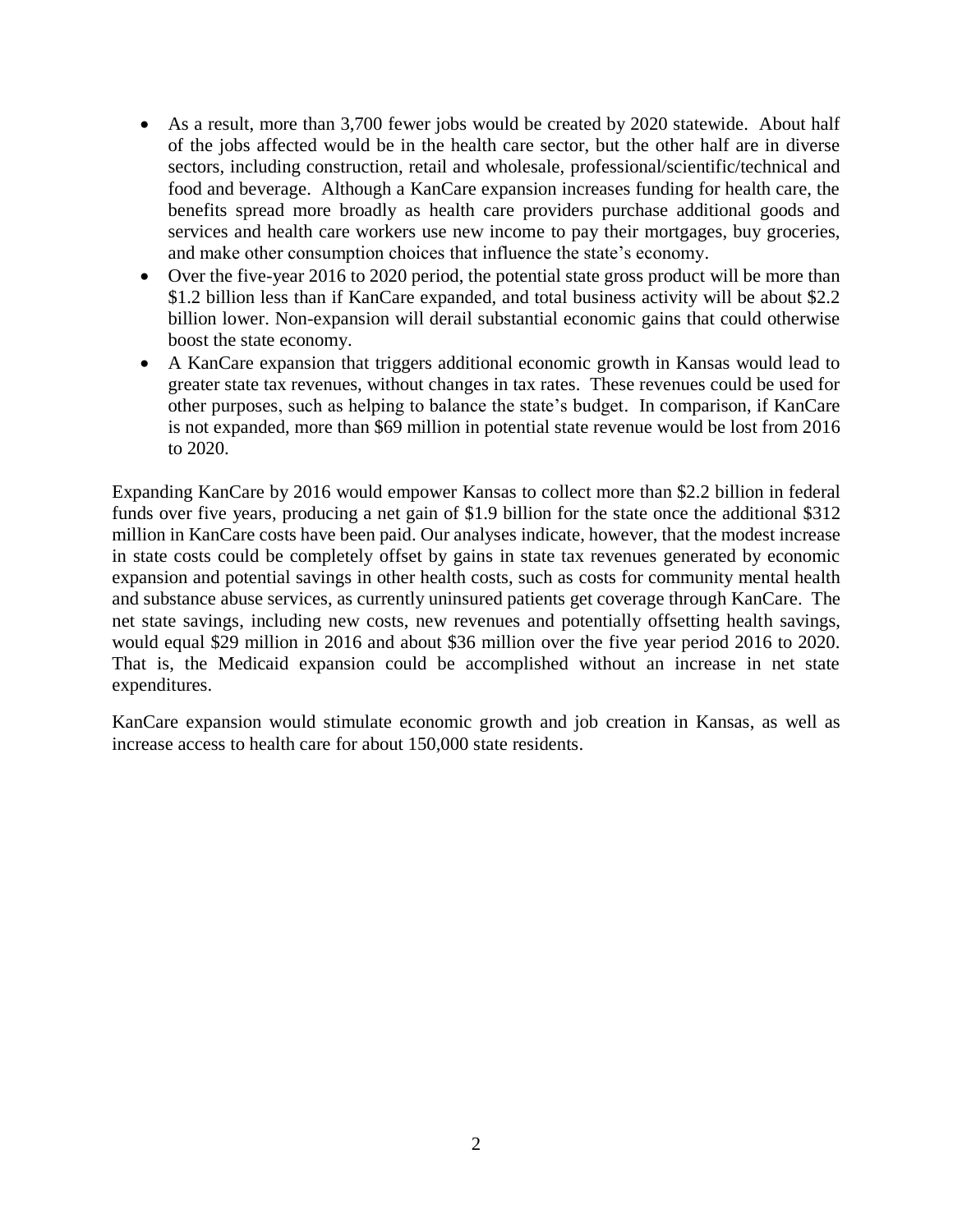### **Introduction**

Recent Census data reveal that in 2013 almost one in seven (14.2 percent) Kansans under 65 years old lacked health insurance coverage<sup>1</sup> However, data from a recent Gallup survey indicate that the percentage of uninsured adults in Kansas may have climbed by about five percentage points between 2013 and mid-year 2014.<sup>2</sup> Under the federal Patient Protection and Affordable Care Act (ACA), states have the option to expand their Medicaid programs to provide health insurance coverage for low-income adults with incomes up to 138 percent of the federal poverty line (133 percent plus a 5 percent standard deduction).<sup>3</sup> As of October 2014, 27 states and the District of Columbia are expanding Medicaid. Some states have directly expanded Medicaid eligibility, while others negotiated with the federal government for Section 1115 waivers to shape their state Medicaid expansions in a more customized fashion. Four states are expanding coverage under waivers (Arkansas, Iowa, Michigan and Pennsylvania); at least two additional states have applied for waivers (Indiana and Utah) and plan to expand if these are approved. Other states are still considering expansions under waivers. The Arkansas, Iowa and Pennsylvania waivers let the states offer premium assistance subsidies so that Medicaid-eligible adults can purchase Qualified Health Plans under their health insurance marketplaces.

In order to make Medicaid expansions more affordable for states, the federal government is covering 100 percent of the costs of Medicaid eligibility expansions between the years 2014 and 2016. In 2017, the federal matching level will be reduced to 95 percent and the state must finance 5 percent of the costs. The federal matching rate then gradually declines to 90 percent in 2020 and the years following. Even so, these Medicaid expansion matching rates are substantially higher than the regular Medicaid federal matching rate, which is 56.63 percent for Kansas in 2015. The federal government is covering almost all the costs of Medicaid expansion, with the net result that billions of additional federal dollars flow into states that expand Medicaid.

This report offers a nonpartisan economic analysis of the implications of a decision to expand KanCare in Kansas. An earlier report by the Kansas Hospital Association<sup>4</sup> and reports by the Urban Institute<sup>5</sup> have examined the budgetary, economic and/or employment effects of KanCare expansion in Kansas; this report builds upon earlier efforts by using updated information. This report provides state-level estimates of:

- The level of additional federal funds that Kansas has lost because it did not expand KanCare in 2014 and the amount that Kansas could lose if it does not expand KanCare by 2016.
- The loss in Kansas's overall economy (gross state product) and business activity,
- The loss in jobs created,
- The loss of state tax revenues,
- Other state costs, such as burdens of uncompensated care or mental health service costs that are incurred because KanCare is not expanded.

This report provides estimates based on widely respected economic models. A variety of factors could alter the actual outcomes, including future changes in KanCare policies or state or local economic conditions.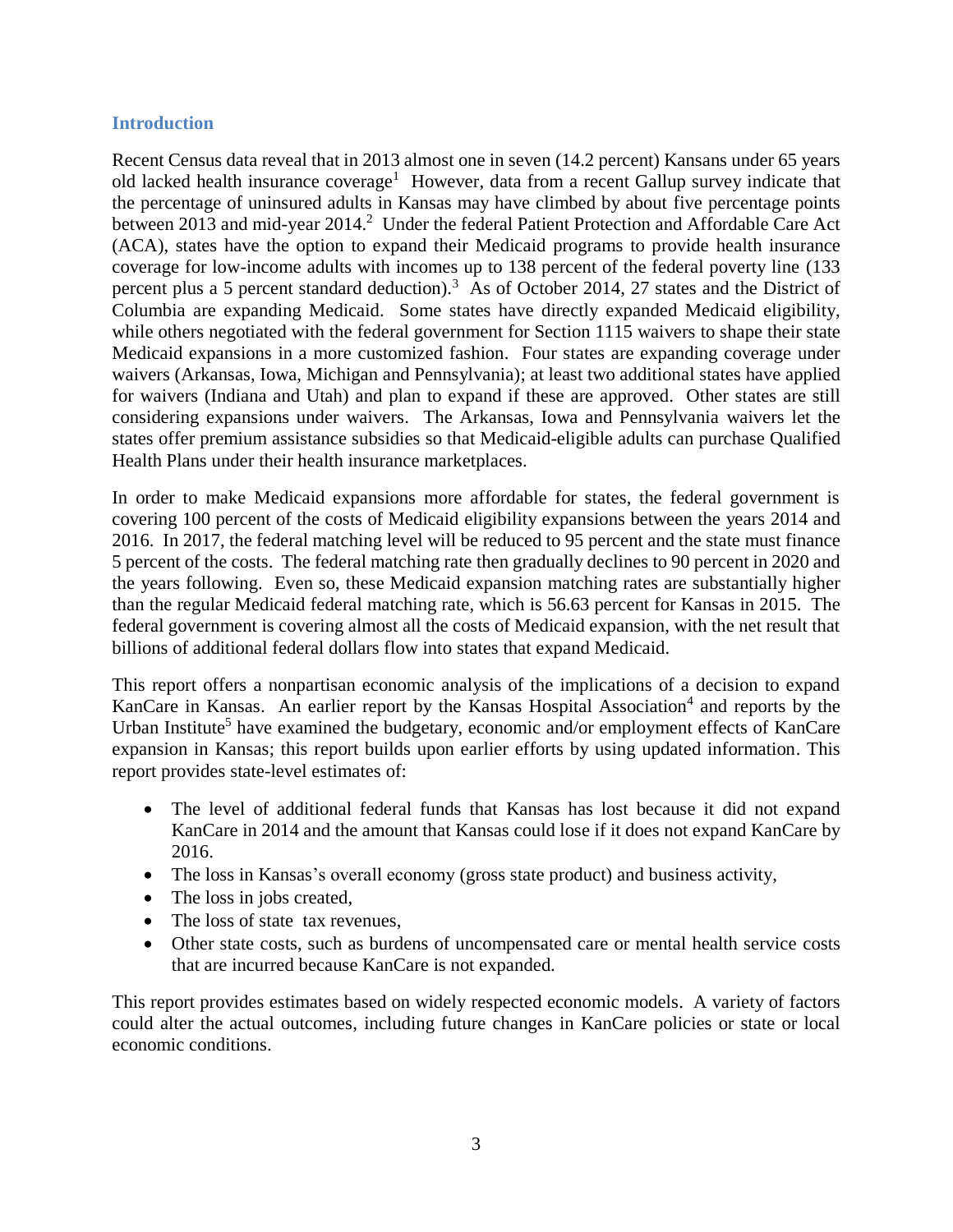### **Initial Evidence from Other States**

Although the ACA insurance expansions only began in 2014, evidence is already accumulating that Medicaid expansions are decreasing the number of uninsured residents. Data from the Centers for Medicare and Medicaid Services indicate that between July-September 2013 and July 2014, 7.9 million more people enrolled in Medicaid nationwide, including 6.9 million in expanding states (19 percent increase) and 1.0 million in non-expanding states (5 percent increase). $<sup>6</sup>$ </sup>

Data from a recent Gallup survey indicated that, nationwide, the percent of adults 19 to 64 who were uninsured fell from 20 percent in 2012-13 to 15 percent by mid-year 2014.<sup>7</sup> States that expanded Medicaid had greater reductions in the percent uninsured than states that did not expand Medicaid. The two states with the largest reductions were southern states: Arkansas, which expanded Medicaid using a waiver, and Kentucky, which had a regular Medicaid expansion.<sup>8</sup> Other surveys conducted by the Centers for Disease Control, the Urban Institute, and the Commonwealth Fund have reached similar conclusions about the effects of the ACA and of Medicaid expansions.<sup>9</sup> Changes in overall insurance coverage are also affected by other ACA policies, such as the creation of health insurance marketplaces and related federal tax credits to make insurance purchases more affordable, as well as by other economic changes.

Early studies have identified other effects related to Medicaid expansions. A recent federal report examined the potential effects of the ACA and of Medicaid expansions on uncompensated hospital costs, such as the cost of charity care for the uninsured, and estimated that uncompensated care costs would fall much more in Medicaid expansion states in 2014 than in non-expanding states.<sup>10</sup> The reductions are partly attributable to implementation of health insurance marketplaces, which were introduced in all states, but the Medicaid expansions have a larger effect since they are focused on low-income patients more likely to receive uncompensated and charity care. The Colorado Hospital Association examined early hospital financial data from 25 states and found that the volume of charity care costs and self-pay charges fell as the volume of Medicaid business grew in Medicaid-expanding states in 2014. Like the federal study, they found reductions were much larger in Medicaid expanding states.<sup>11</sup> A study of Massachusetts' health reform found that uncompensated care decreased by about one-third after their insurance expansions.<sup>12</sup> The Missouri Department of Economic Development analyzed changes in ten states between the first five months of 2013 and the same months in 2014 and found that employment in the health and social assistance category grew twice as fast in Medicaid expanding states as in non-expanding states.<sup>13</sup>

### **Kansas's KanCare Program**

Kansas currently provides KanCare coverage to parents with family incomes up to 38 percent of the federal poverty line, but does not cover non-elderly adults without dependent children, regardless of their incomes.<sup>14</sup> This places Kansas in the lowest quartile of states in terms of Medicaid eligibility, below neighboring states of Oklahoma, Nebraska and Colorado, but above states like Mississippi, Alabama, Georgia or Texas.

Since Kansas is not expanding KanCare, it earns a federal match rate of 56.63 percent in federal fiscal year 2015 and the state pays 43.37 percent of medical costs in Medicaid. If it had expanded KanCare in 2014, the federal matching rate would have been 100 percent for parents with incomes above 38 percent of poverty and for all childless adults. Kansas would retain that rate until 2016. If the state opts to expand KanCare by 2016, it will still earn the 100 percent matching rate, but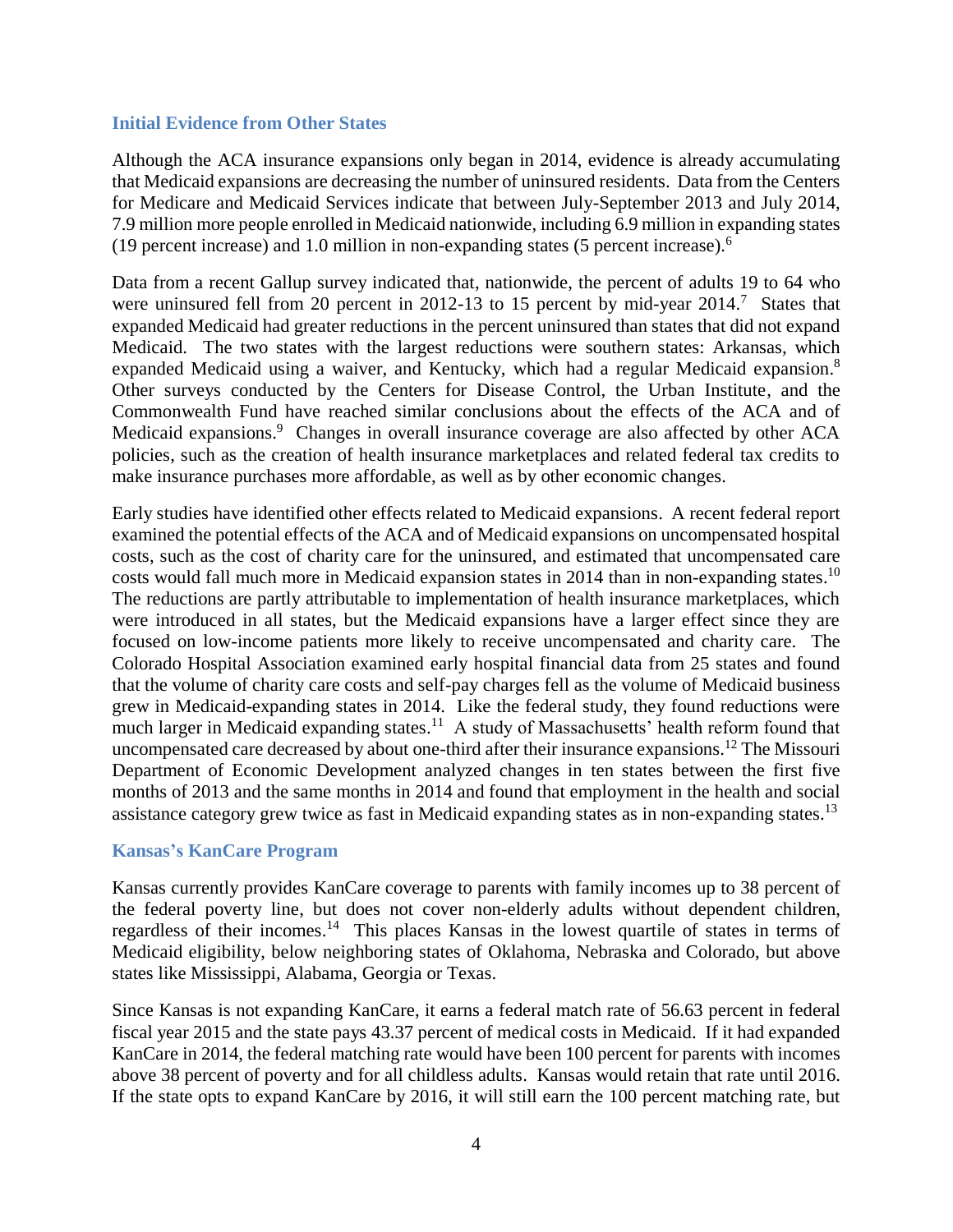only for that year and the rate will decline to 95 percent in 2017 and then to 90 percent by 2020 and subsequent years.

While Kansas has not expanded KanCare, there has nonetheless been some growth in KanCare enrollment. Data indicate that combined Medicaid-CHIP enrollment grew by 3,005 between July-September 2013 and August 2014, much less than in most other states, even other non-expanding states.<sup>15</sup> The KanCare growth that already occurred was among those who were already eligible under existing eligibility rules, for whom Kansas only receives the regular (56.63 percent) match rate. If Kansas had expanded eligibility, then the number of new enrollees would have been much larger and the federal government would have paid for 100 percent of the medical costs for those enrolled under the new eligibility criteria from 2014 to 2016.

It is likely that much of KanCare growth that already occurred in 2014 was related to the implementation of Kansas's health insurance marketplace and the related outreach and enrollment efforts; those applying for coverage through the marketplace may be determined Medicaid eligible if they do not qualify for the marketplace or federal tax credits. As of March 31, 2014, 358,000 had enrolled in Kansas's marketplace and selected a health insurance plan.<sup>16</sup> Because Kansas did not expand KanCare, federal tax credits are available to those with incomes between 100 and 400 percent of the poverty line. If, however, Kansas had expanded KanCare, then tax credits would only be available to those with incomes over the Medicaid income limit. (This analysis accounts for that shift.)

Under existing law, the federal matching rate for newly eligible enrollees is 100 percent only in 2016, then falls to 95 percent in 2017, 94 percent in 2018, 93 percent in 2019 and 90 percent in 2020. Since most of the cost of a KanCare expansion would be borne by the federal government, expansion would result in billions of dollars in additional federal funding flowing into Kansas. The initial flow of funds will be as payments to health care providers, such as hospitals, clinics or pharmacies, as health care payments for Medicaid services. Next, the health care providers distribute these funds as salaries to health care staff, payments for goods and services (such as the costs of rent, equipment, medicine or medical supplies), and as state and local tax payments – generating a secondary flow of funds. These funds would flow into the broader state economy as workers and businesses use their income to pay for general goods and services, such as to pay for their mortgages or rent, utility bills, food bills, transportation, and educational services. In turn, the real estate, grocery, and other firms distribute these funds as salaries to their employees and buy other goods and services; these firms – and the recipients –of these funds – also pay taxes. Thus, the Medicaid funds multiply through the broader state economy, and the total economic impact ends up being larger than the initial amount of Medicaid payments because the money is recycled through many layers of the state economy. Economists sometimes refer to this phenomenon as the "multiplier effect," although the economic model, developed by Regional Economic Models, Inc. (REMI), uses a more sophisticated approach.

### **Key Definitions**

The methodology for this report and the sources of data are described more completely in the Appendix on Data Sources and Methods at the end of this report. Some key definitions for measures used in this report are: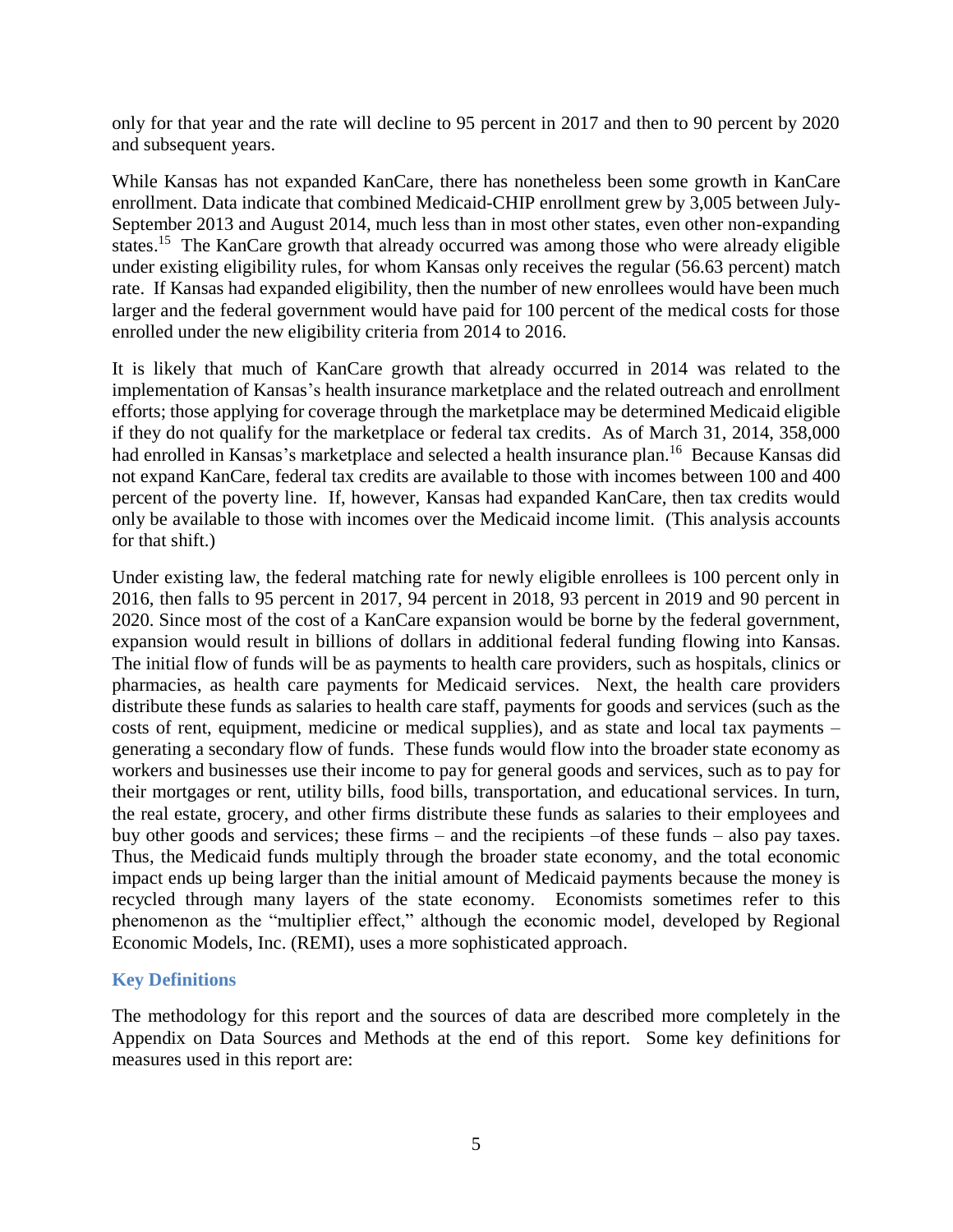- Employment: This is the number of jobs that would be added or lost in the state related to KanCare expansion, full-time plus part-time. These include jobs in all sectors, including health-related jobs, construction, retail, professional jobs, state or local government, etc.
- Business Activity (Output): Output is equivalent to the sum of all revenue (public and private) generated by the KanCare expansion at the state level. For example, if a retail firm buys a product from a wholesaler for \$1,000 and a customer pays \$1,500 to the retailer for that same product, the increase in business activity is the sum of both levels of purchase (=\$2,500). (Business activity, state gross product and state revenues are all based on constant 2014 dollar estimates, which adjust for inflation.
- Gross State Product: Gross product is a subset of output and refers to the "value added" by economic activity. GSP can be thought of as all net new economic activity or output minus the goods and services used as inputs to production. Effectively, it measures only the final stage of a transaction. In the example above, it would be the \$1,500 paid by the customer to the retailer.
- State Revenue: This is the value of additional state government tax revenue related to the KanCare expansion. For example, if there are more purchases, then state sales tax revenue rises. Our analyses assume that state tax rates remain at current levels.

Finally, the report examines state budgetary consequences of expanding KanCare, looking at state funds spent to pay for additional KanCare costs, as well as how these are offset by additional state revenues and by potential savings in other state health care expenditures, such as costs of uncompensated hospital care and mental health-related savings.

### **Findings**

Earlier reports, such as those by the Urban Institute, estimated how much states would lose in federal matching funds if they do not expand Medicaid. This analysis probes further to estimate broader economic and employment effects of not expanding KanCare. The lack of KanCare expansion not only means that more than one hundred thousand low-income Kansans will not be insured, but also that hospitals, physicians' offices, clinics, pharmacies and other health care providers have less revenue and bear the costs of more uncompensated care. Thus, without KanCare expansion, health care providers will employ fewer staff and make fewer purchases for medical supplies, information technology, professional services (e.g., legal or accounting), facilities construction and maintenance, and other goods and services. In turn, workers will purchase fewer goods, such as clothing or groceries, and will pay less in rent or mortgages. Reductions in incomes will also lead to lower state revenue, which could be used to pay for diverse government services such as education or criminal justice.

This report provides estimates of economic and employment effects related to not adopting the KanCare expansion option. Two scenarios are examined:

(1) What are the consequences of Kansas's decision to not expand KanCare in 2014, when it could first be implemented? Effects are already being felt in 2014 and will continue in 2015.

(2) What would be the consequences if Kansas does not expand KanCare by 2016? The next legislative session will occur in early 2015, so an expansion by 2016 could be adopted, on a delayed schedule.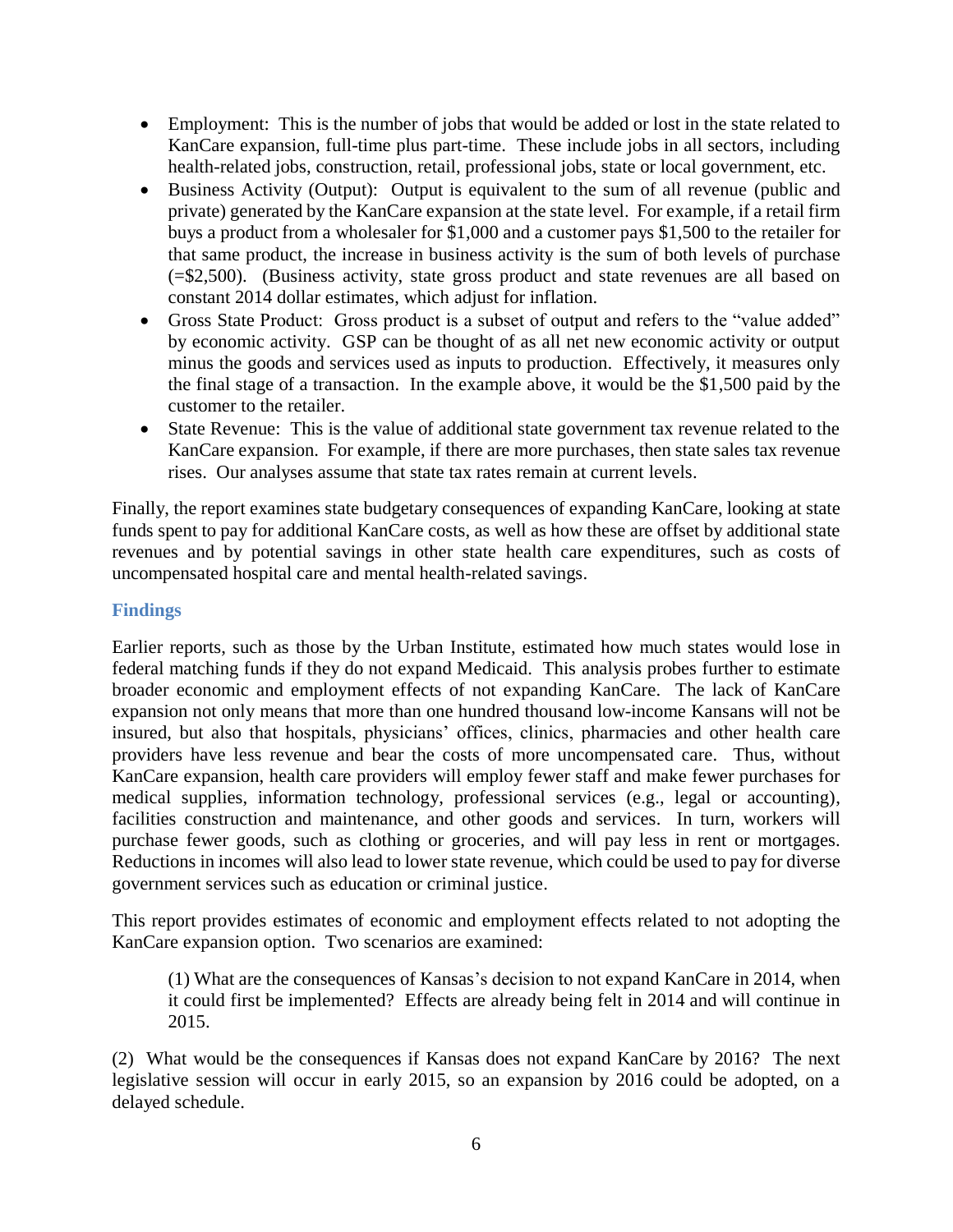## Consequences of Not Expanding KanCare in 2014

Since KanCare was not expanded in 2014, Kansas is already experiencing economic repercussions. Table 1 summarizes estimates of amounts lost. Implementation of an expansion in 2014 is no longer possible and, because the Kansas State Legislature will not meet until early 2015, it seems unlikely that an expansion could begin in 2015. The table presents changes in employment, output, state gross products and state revenues in 2014 and 2015, compared to estimates of what would have happened if Kansas implemented KanCare expansion in 2014. Under existing law, the federal government pays 100 percent of the medical costs in 2014 to 2016 for Kansans who qualify for KanCare because of the expanded eligibility levels, and 95 percent of those costs in 2017. This analysis assumes that the full impact of KanCare expansions is felt by 2017. Because of the decline in federal contributions, growth in the amount of federal funding to cover the costs of eligibility expansions slows after 2016 and the amount the state contributions must rise.

| Table 1. State-level Losses in Federal Funding, Employment, Economic Activity and Tax Revenue |
|-----------------------------------------------------------------------------------------------|
| Because Kansas Did Not Expand KanCare in 2014 (Compared to Levels If KanCare Had Been         |
| Expanded).                                                                                    |

| Category                               | 2014    | 2015   | 2016 to 2020 |
|----------------------------------------|---------|--------|--------------|
| <b>Federal Funding Lost (mil \$)</b>   | \$334   | \$382  | \$3,077      |
| <b>Total Jobs Not Created</b>          | 3,096   | 3,455  | n/a          |
| State Gross Product Lost (mil \$)      | \$220   | \$246  | \$1,788      |
| <b>Business Activity Lost (mil \$)</b> | \$380   | \$425  | \$3,089      |
| State Tax Revenue Lost (mil \$)        | \$6.2\$ | \$13.4 | \$104.8      |

All dollars are in constant 2014 dollars

As seen in Table 1, because Kansas did not expand Medicaid in 2014, the state lost an estimated \$334 million in federal funds in 2014 and will lose another \$382 million in 2015 compared to a scenario in which KanCare was expanded in 2014. The level rises under the assumption that expansions take time to fully ramp up, as experienced in prior Medicaid expansions and as expected by other analysts such as the Congressional Budget Office.

Because Kansas has not gained these additional federal funds, almost 3,100 jobs were not created in 2014 and more than 3,400 jobs will not be created in 2015. (Note: the job levels are the difference in levels estimated with and without KanCare expansion in each year. They are not cumulative. The number of jobs not created in 2015 is approximately 350 more than the number in 2014.) Kansas's seasonally adjusted unemployment rate in August 2014 was 4.9 percent.<sup>17</sup> About 73,000 Kansans were unemployed in August 2014; the number of unemployed could have been much smaller if Medicaid had been expanded, so the August unemployment rate might have been closer to 4.7 percent if there was a Medicaid expansion. As the national economy picked up over the past year, Kansas's unemployment rate has been falling, but employment gains could have been even stronger.

Statewide, Kansas's gross state product was lower by an estimated \$220 million in 2014 and \$246 million in 2015 than it would have been with KanCare expansion. Expressed in terms of potential business activity, Kansas is losing \$380 million in 2014 and \$425 million in 2015. (Note: all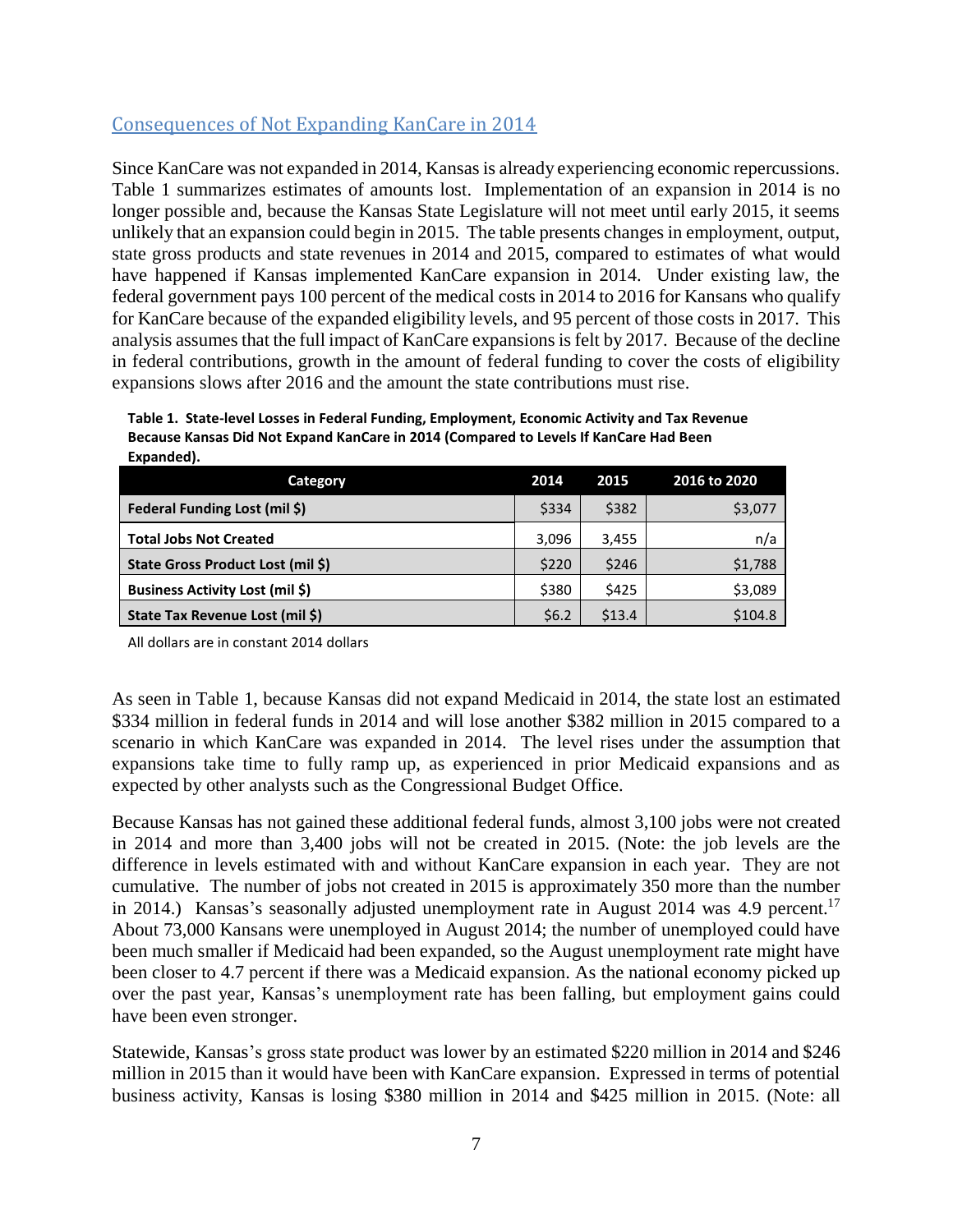financial estimates are in constant 2014 dollars, adjusted for inflation.) Given this reduction in the state's economy, state tax revenues are also lower than under a KanCare expansion. In 2014, total state revenue was lower by \$6.2 million and is expected to be approximately \$13.4 million lower in 2015. These losses will continue to mount if KanCare is not expanded.

## What Would Be the Effects of Not Expanding KanCare Beginning in 2016?

KanCare expansion could be approved in the next legislative session in early 2015, in which case it would likely begin in 2016. This report assumes 2016 implementation, with enrollment ramping up to full projected participation levels by 2017. (It is possible that KanCare could be expanded sooner and could begin expansion in 2015; in that event, the additional federal revenues and economic benefits would begin to accrue more rapidly than shown in the estimates below.) About 96,000 more adults would enroll in KanCare in 2016 and about 144,000 more in 2017. After that period, enrollment would stabilize, rising or falling slightly depending on economic conditions. The 100 percent federal matching rate for newly-eligible enrollees only applies in 2016 and would decline to 95 percent in 2017. This analysis estimates the effects of not expanding KanCare, compared to adopting an expansion in 2016:

• If Kansas does not expand KanCare, it will lose an estimated \$ 300 million in federal revenue in 2016 and approximately \$435 million in 2017, compared to the amounts gained if expansion began in 2016 (Table 2). These levels would continue to rise and reach \$533 million in lost federal funding by 2020. In total, Kansas would lose \$2.2 billion in federal funds from 2016 to 2020.

| LADDIIU KAIICAIE DV ZUID (CUIIIDAIEU LU LEVEIS II KAIICAIE IS LADAIIUEU). |          |          |          |          |          |          |  |  |
|---------------------------------------------------------------------------|----------|----------|----------|----------|----------|----------|--|--|
| Category                                                                  | 2016     | 2017     | 2018     | 2019     | 2020     | 2016-20  |  |  |
| Federal Funding Lost (mil \$)                                             | \$299.22 | \$435.30 | \$465.77 | \$498.38 | \$533.26 | 2,231.93 |  |  |
| <b>Total Jobs Not Created</b>                                             | 2.546    | 3.601    | 3.711    | 3.781    | 3.830    | n/a      |  |  |
| State Gross Product Lost (mil \$)                                         | \$182.94 | \$259.89 | \$269.03 | \$275.50 | \$280.72 | 1,268.08 |  |  |
| <b>Business Activity Lost (mil \$)</b>                                    | \$315.97 | \$448.75 | \$464.38 | \$474.78 | \$482.81 | 2,186.69 |  |  |
| State Tax Revenue Lost (mil \$)                                           | 5.21     | 12.79    | 15.88    | 17.07    | 18.10    | 69.05    |  |  |

**Table 2. State-level Losses in Federal Funding, Employment, Economic Activity and Tax Revenue If Kansas Does Not Expand KanCare by 2016 (Compared to Levels If KanCare Is Expanded).**

All dollars are in constant 2014 dollars.

- Not expanding KanCare by 2016 would cost the state more than 2,500 jobs in 2016 and 3,600 in 2017. By 2020, approximately 3,800 fewer jobs would have been created. (Estimates of job not created are the number of jobs lost in each year compared to the number that would exist had KanCare been expanded. The job losses are not cumulative, so they are not summed over the 2016 to 2020 period.)
- Kansas's gross state product would be approximately \$183 million lower in 2016 and nearly \$260 million less in 2017 than with a KanCare expansion. Between 2016 and 2020, the state's cumulative gross product would be more than \$1.2 billion lower.
- Total business activity would be more than \$315 million less in 2016 and more than \$448 million lower in 2017. Over the total 2016 to 2020 period, the amount of potential business activity lost would exceed \$2.1 billion.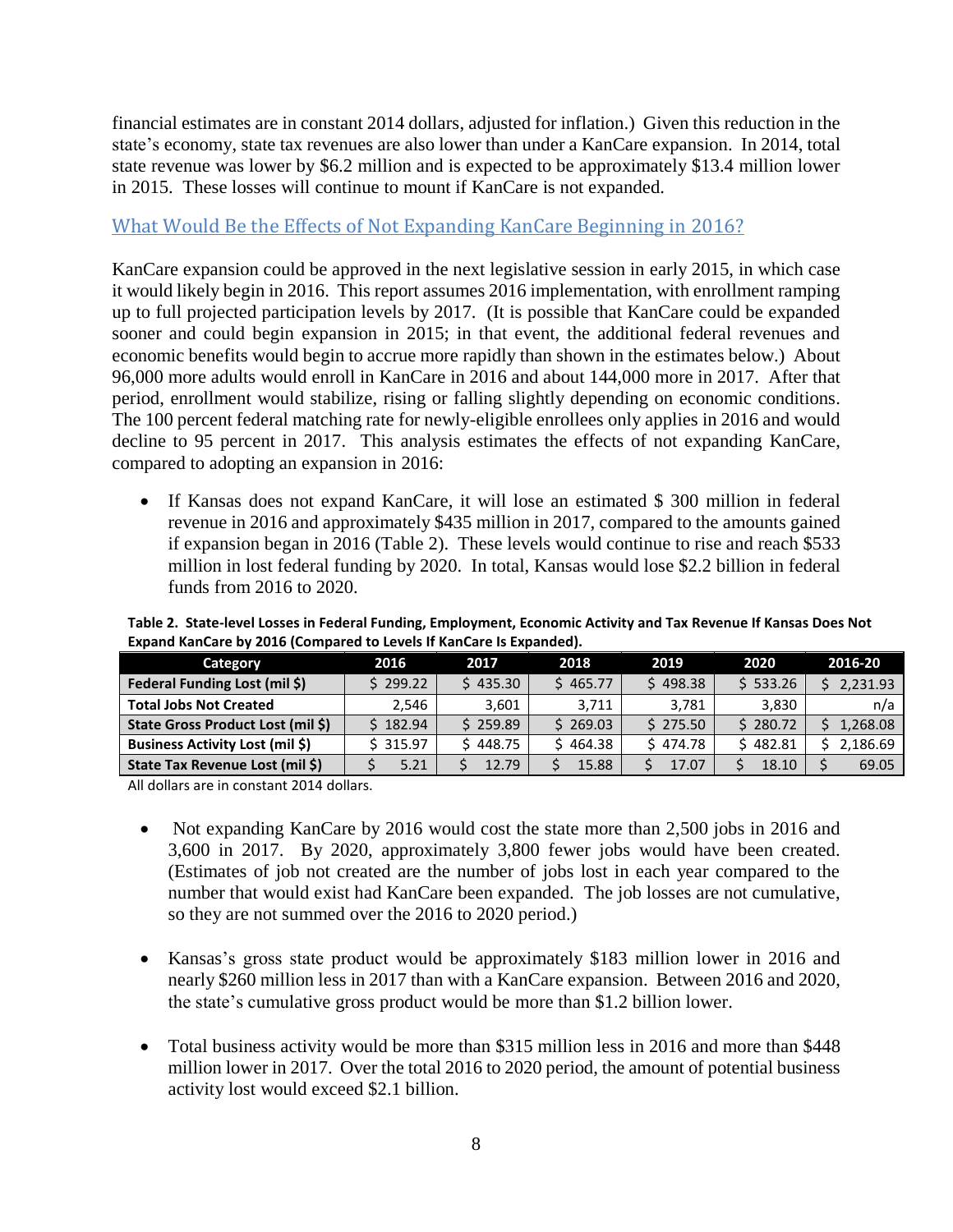State revenues would be \$5.2 million lower in 2016 and about \$12.8 million lower in 2017 because of reduced economic activity in Kansas. Cumulative state revenues would be \$69.5 million lower over the 2016-2020 period.

**Employment Effects by Sector.** Since KanCare is a health insurance program, one might imagine that only health care jobs are affected by the decision to expand. This is not the case. While the initial, direct effects are in health care, as funds flow from the health care sector through the rest of the state economy, most employment sectors are affected. Table 3 summarizes the employment effects statewide of not expanding KanCare beginning in 2016 by industry sector.

**Table 3. Estimated Jobs Not Created by Industry Sector If KanCare Is Not Expanded by 2016 (Compared to Levels If KanCare Is Expanded).**

| <b>Industry Sector</b>                           | 2016  | 2017  | 2018  | 2019  | 2020  |
|--------------------------------------------------|-------|-------|-------|-------|-------|
| Ambulatory health care services                  | 790   | 1,096 | 1,113 | 1,133 | 1,155 |
| Construction                                     | 111   | 199   | 239   | 255   | 257   |
| Food services and drinking places                | 64    | 96    | 106   | 114   | 120   |
| Hospitals                                        | 647   | 904   | 926   | 950   | 974   |
| Professional, scientific, and technical services | 42    | 57    | 54    | 51    | 47    |
| Retail and Wholesale trade                       | 325   | 455   | 466   | 472   | 476   |
| Social assistance                                | 3     | 5     | 6     | 7     |       |
| State and Local                                  | 217   | 311   | 327   | 338   | 346   |
| All Others                                       | 347   | 478   | 473   | 462   | 449   |
| Total                                            | 2,545 | 3,601 | 3,711 | 3,780 | 3,830 |

• In total, about 2,500 potential jobs would not be created in 2016 if KanCare is not expanded. About half of the jobs lost are in the health care sector: there would be around 790 fewer ambulatory health jobs in 2016 and 645 fewer hospital jobs. Healthcare fields pay over 10% of the wages in Kansas, for instance, which means it accounts for over 10% of total consumer spending. Almost half of the 2,500 jobs lost would be in other sectors and they are broadly distributed, including jobs in construction, retail and wholesale, real estate, professional/technical/scientific, food and beverage, social assistance and state/local sectors. By 2017, potential job losses would rise to 3,600 and would continue to climb to more than 3,800 by 2020.

### **What Are the Budgetary Effects of Expanding KanCare by 2016?**

To state policy officials, a critical issue is the cost or savings related to a major policy change. Table 4 examines state-level costs and how they are offset by increased state revenues as well as by potentially offsetting health savings if KanCare is expanded in 2016.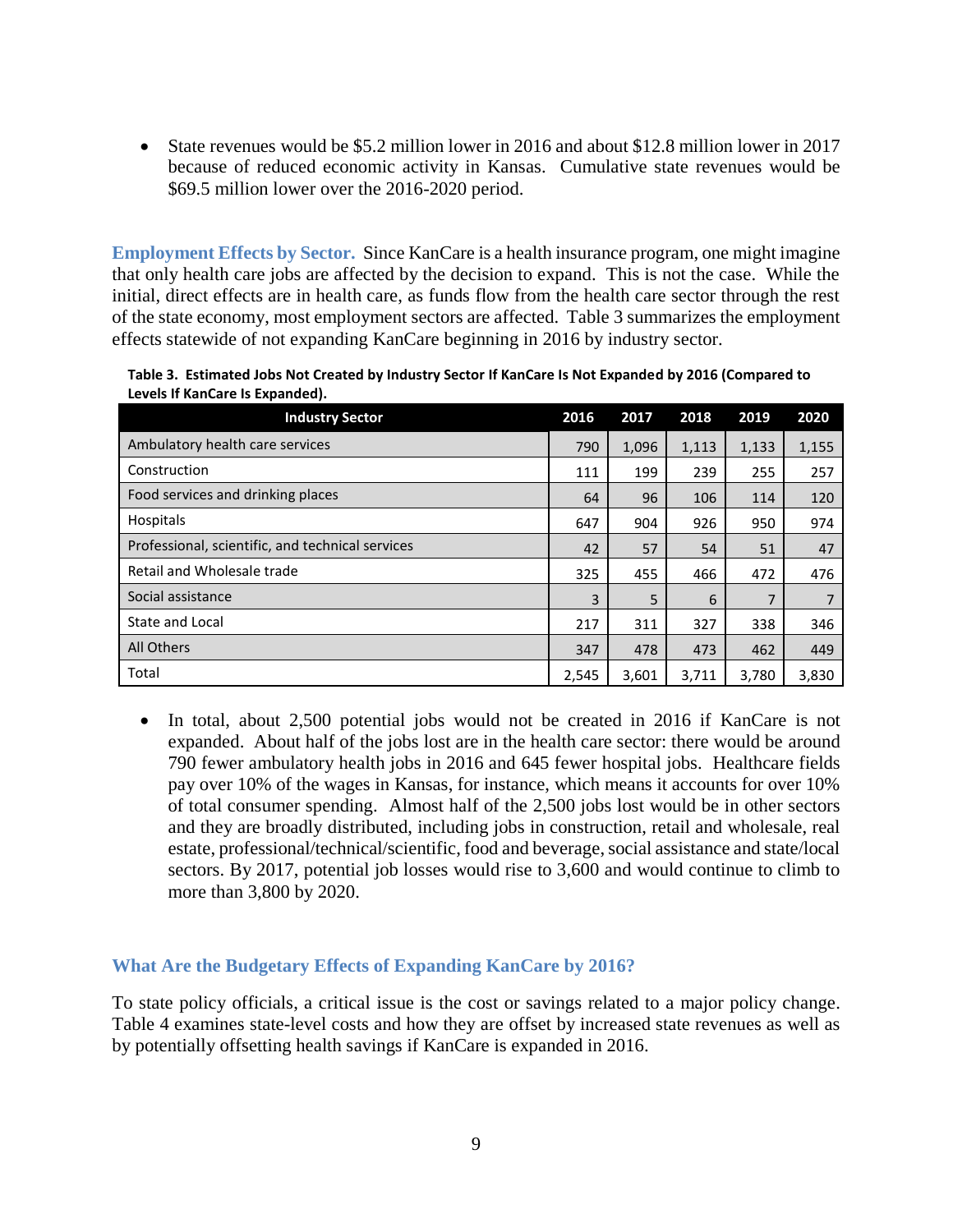**Table 4. State-Level Estimates of Direct Costs of Expanding KanCare in 2016, Stgate Revenues and Potential Offsetting Health Savings, 2016 to 2020**

|                                             | 2016     | 2017     | 2018     | 2019     | 2020     | 2016-2020 |
|---------------------------------------------|----------|----------|----------|----------|----------|-----------|
| State Medicaid Match Cost (mil \$)          | \$10.3   | \$68.4   | \$72.9   | \$77.6   | \$82.7   | \$311.9   |
| State Tax Revenues Gained (mil \$)          | $-55.2$  | $-512.8$ | $-515.9$ | $-517.1$ | $-518.1$ | $-569.1$  |
| Potential Health Savings                    |          |          |          |          |          |           |
| Substance Use Grants (mil \$)               | -\$9.4   | $-514.8$ | $-515.5$ | $-516.3$ | -\$17.1  | $-573.0$  |
| Community Mental Health (mil \$)            | $-524.7$ | $-540.0$ | $-543.3$ | $-546.8$ | $-550.7$ | $-5205.5$ |
| Subtotal, Potential Health Savings (mil \$) | $-534.1$ | $-554.8$ | $-558.8$ | $-563.1$ | $-567.8$ | $-5278.5$ |
| Potential Net State Costs/Savings (mil \$)  | $-529.0$ | \$0.8    | $-51.8$  | $-52.6$  | $-53.2$  | $-535.7$  |
| <b>Federal Revenue Gained (mil \$)</b>      | \$299.2] | \$435.3  | \$465.8  | \$498.4  | \$533.3  | \$2,231.9 |

Note: Positive numbers mean KanCare expansion will increase state-level costs, while negative numbers mean that there are savings, compared to a scenario without KanCare expansion.

Over the period 2016-2020, the state share of KanCare costs is estimated at \$311.9 million. About one-fifth of that amount would be offset by increased state tax revenues generated by additional economic growth, as discussed earlier. These revenue increases reduce the net impact on the state budget. There are also potential savings for the state in reduced health care expenses currently borne for uninsured people who would gain insurance if KanCare was expanded.

Together, the analyses indicate that Kansas would have a net budget savings of \$29 million in 2016 and a cumulative budget savings of almost \$36 million from 2016 to 2020. There is a very small net cost to the state in 2017 (less than \$1 million), but there are generally substantial savings for the state in most years. Even the small state cost in 2017 is trivial when compared to the \$425 million in additional federal funds that would be brought into Kansas in 2017 and the \$2.2 billion in additional federal revenue from 2016 to 2020.

The first issue is the amount the state must pay for as the state share of KanCare. In 2016 these costs are low because the federal government pays 100 percent of the costs for those newly eligible; there are slight costs due because some more people who were eligible under prior criteria would be attracted to apply if there is publicity about an eligibility expansion. (As noted earlier, the other health reform expansions and outreach that already occurred in Kansas contributed to an increase in KanCare enrollment of about 86,000 in 2014 even though eligibility was not expanded. Most notably, people who applied for health insurance marketplace benefits were referred to KanCare if they appeared to be KanCare-eligible.) In 2017 and later years, the state costs grows because the matching rate for those newly eligible declines to 95 percent in 2017, then to 90 percent by 2020. Thus, over the period 2016-2020, there is an estimated \$312 million cost for the state.

These costs would be partly offset by increased state revenues that are generated by higher economic and employment growth if KanCare is expanded. From 2016 to 2020, state revenue would rise by \$69 million, offsetting about one-fifth of the direct costs.

The other area is potential savings from other state health care costs. Currently, the state contributes to care for low-income uninsured patients in various ways. KanCare expansion would provide health insurance to many of these patients, reducing the need for the state funding support. These health savings could potentially offset some of the additional costs of a KanCare expansion, or enable state funding to support a more patients or broader services.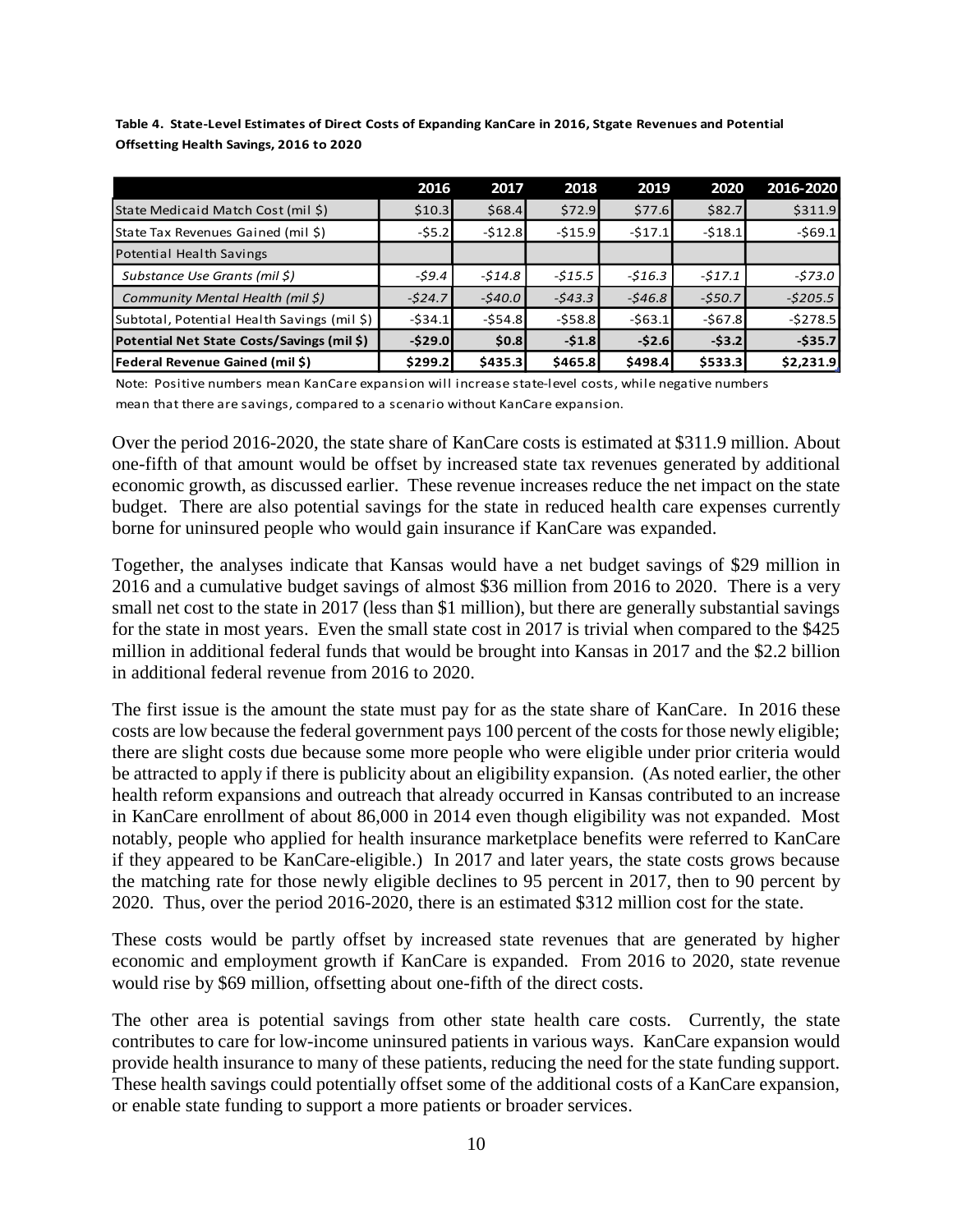While we expect that Medicaid expansion would greatly reduce the level of uncompensated care borne by Kansas hospitals, as uninsured patients are instead covered by Medicaid, we do not include these as direct state savings since no hospitals in Kansas are directly supported by the state. The reduction in uncompensated care may, however, enable Kansas hospitals to improve services, make other financial adjustments or offset other losses that they may experience (for example due to reductions in Medicare payments).

State savings may be generated by state funding for mental health and substance abuse services. Kansas also spends millions of grant dollars to support a variety of mental health and substance abuse services, and these programs serve many patients who currently are uninsured. Many of these costs could potentially be averted if more adults are covered by KanCare; we estimate potential savings of mental health savings of about \$206 million and substance abuse savings around \$73 million from 2016 to 2020. Community mental health and substance abuse services are included in the package of services covered by KanCare, although Medicaid does not generally pay for inpatient care for adults at psychiatric hospitals nor for care provided in prisons. Again, we note that these are potential savings; mental health and substance abuse services are often underfunded and Medicaid savings might be redirected to expand the scope of services for others.

### **Conclusion**

The report illustrates how policies to not expand KanCare have broad economic and employment consequences for Kansans. While KanCare expansion policies first affect the health sector of the state, they have broader economic and employment repercussions, in addition to effects on the state budget. Because KanCare was not expanded in 2014, Kansas has already lost hundreds of millions in federal funding, which has led to lower employment, less economic activity and lower tax revenues across the state, than if KanCare was expanded in 2014. KanCare expansion would stimulate economic growth and job creation in Kansas, as well as increase access to health care for about 150,000 state residents.

#### **Appendix: Methods and Data Sources**

The estimates in this report are based on multiple sources of information and a widely-used regional economic model to estimate the economic and employment effects of Medicaid expansion. The levels of additional state and federal Medicaid expenditures associated with Medicaid expansion are based on state-level estimates of additional expenditures and enrollment levels published by the Kaiser Commission on Medicaid and the Uninsured and the Robert Wood Johnson Foundation, based on the non-partisan Urban Institute's Health Insurance Policy Simulation Model.<sup>18</sup> Based on requirements of the ACA, eligibility for federal tax credits applies to those with incomes between 100 and 138 percent of the poverty line if there is not a Medicaid expansion, but if Medicaid is expanded, the minimum income for tax credits is 138 percent of poverty. Thus, the estimates assume some reduction in federal tax credits related to the exchange, but a larger increase in Medicaid expenditures.

These estimates examine the effect of a "regular" Medicaid expansion in Kansas. They are net of other effects of the ACA, such as changes in insurance coverage due to the creation of health insurance marketplaces, which have already been implemented in Kansas. The effects might be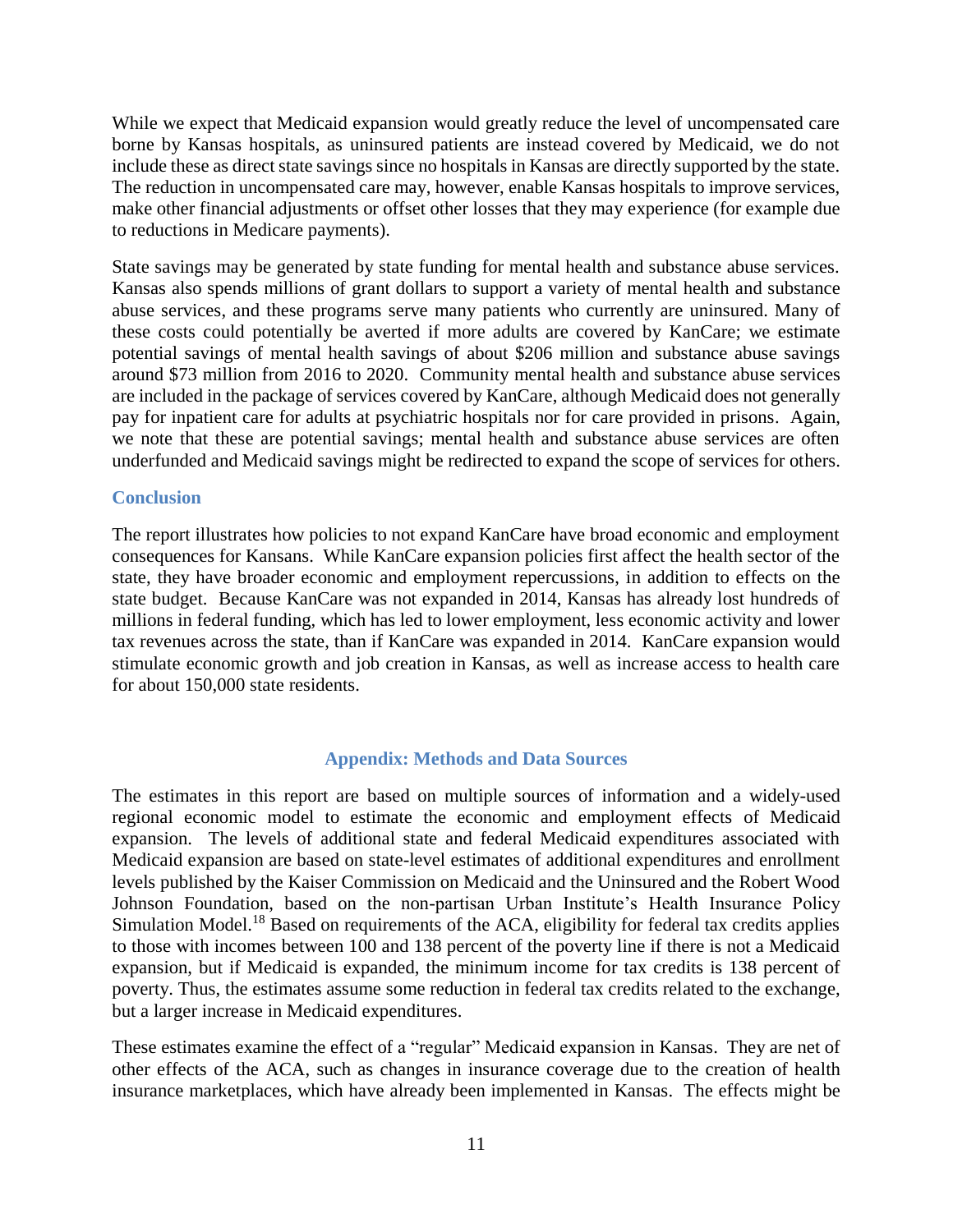slightly different if Kansas expanded KanCare using Section 1115 waiver authority to modify the structure of the expansion, but since Medicaid waivers must be "budget neutral", economic and employment effects should be roughly equivalent regardless. Changes in delivery systems, such as the use of accountable care organizations might also affect the economic impact, but these would be relatively minor compared to the effect of whether KanCare is expanded and would likely not have a major impact on the general estimates in this report.

State-level estimates of additional federal funds received from a Medicaid expansion were allocated to four sectors: hospital, ambulatory care, nursing home and residential care, and pharmaceutical drugs. Generally, experience in Kansas for adult beneficiaries indicates that about two-fifths (40 percent) of the funding will be spent on ambulatory care, two-fifths (44 percent) on hospital care (including inpatient, outpatient hospital and emergency care), one-seventh (15 percent) on pharmaceuticals and very small amounts on nursing home or residential care (1 percent). These estimates were trended forward to years through 2020, guided by Congressional Budget Office projections in changes in Medicaid expenditures and changes in the federal matching share for expansion eligible from 100 percent from 2014 to 2016 to 95 percent in 2017, 94 percent in 2018, 93 percent in 2019, and 90 percent by 2020. Historical evidence indicates enrollment increases in Medicaid expansions are not fully implemented in the first year, but take time to ramp up. In our analysis, we primarily focus on the concept that a KanCare expansion could be implemented by 2016, since it would need to be approved in a 2015 legislative session. In a secondary analysis, we ask what would have happened if Kansas had expanded in KanCare in 2014, like about half the states. This addresses the question of what benefits Kansas has already lost by not adopting an expansion earlier.

The economic and employment effects of Medicaid expansion are driven by the additional federal revenue associated with a Medicaid expansion. We do not include changes in state Medicaid expenditures due to Medicaid expansions in the models (although we examine the state budget impact later). If Kansas did not use state funds to cover expansion costs from 2017 to 2020, these funds would likely have been used for another purpose, with similar economic impacts.

The state-level estimates of federal Medicaid expenditures were then analyzed using regional economic model software, Tax PI, version 1.4.103, for Kansas, developed by Regional Economic Models, Inc. (REMI). The Tax PI model uses a structural macroeconomic model to quantify the impact of a Medicaid expansion on Kansas's economy. This permits simulation of the state-level fiscal and economic effects of expansion, and assesses the effect of the changes in health care spending along with the direct costs to the state from additional enrollees, while considering the federal contribution both in the short and longer term. REMI software has been used in thousands of national and regional economic studies, including studies of health care reform and health care issues around the United States, including fiscal analyses by the Kansas Department of Revenue and the Kansas Hospital Associations' report on KanCare expansion.

The data in the REMI model on healthcare output and consumption comes from public sources. REMI spreads the output of the healthcare industry at the national level based on compensation at the state- or regional-level, giving a consistent series where areas with large quantities of compensation in the healthcare industry have large industry clusters there. This data comes from the Bureau of Economic Analysis (BEA).<sup>19</sup> REMI estimates demand for healthcare at a regionallevel based on consumer income and demographic characteristics like age, where national consumption of healthcare is known and spread between the regions and counties of the United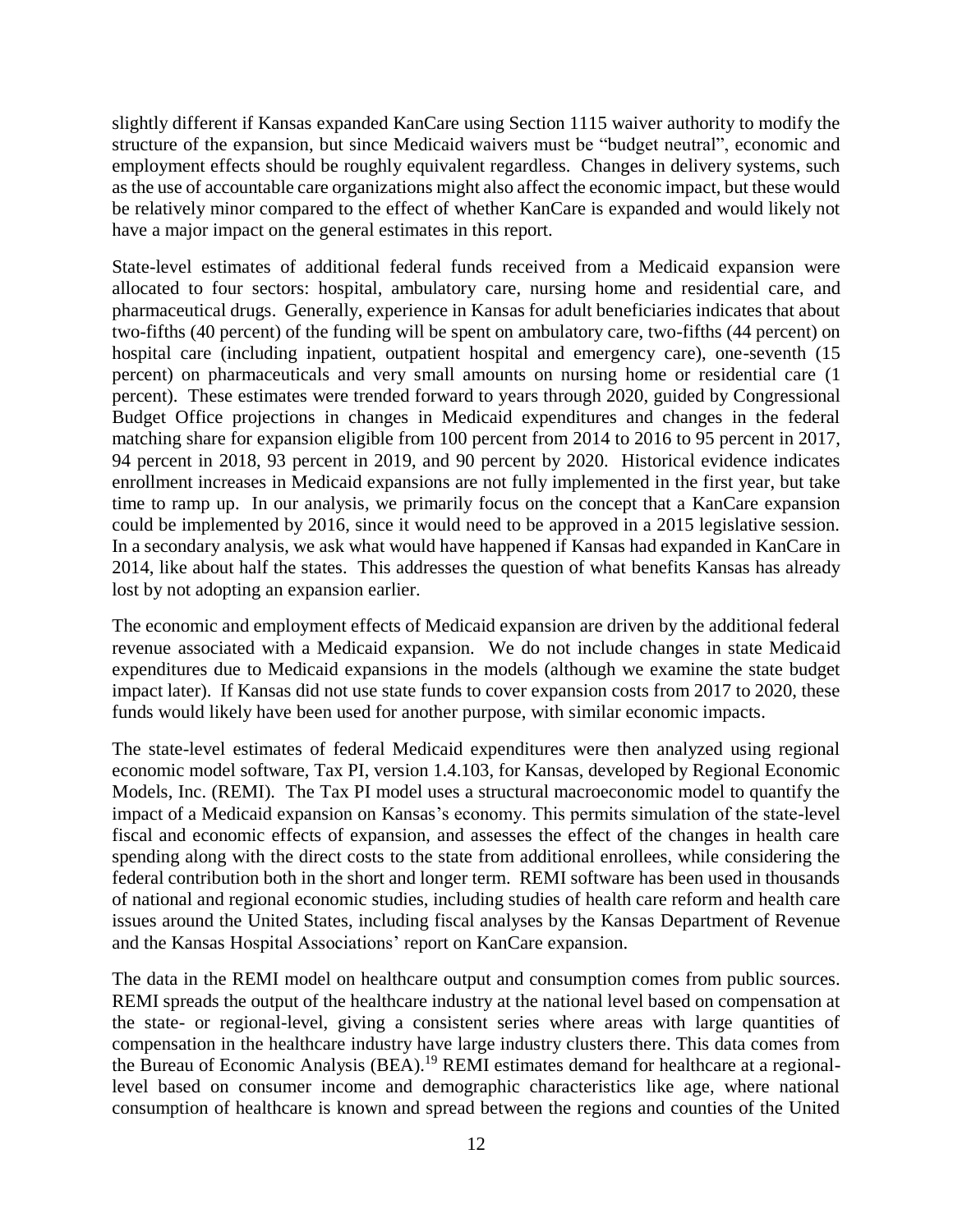States based on the relative wealth and age of the area. The data for this process comes from the Bureau of Economic Analysis  $(BLS)^{20}$  and the Consumer Expenditure Survey (CES).<sup>21</sup> REMI uses a gravity methodology to account for cross-county purchases of healthcare services, where areas with large outputs in healthcare but minimal demand supply healthcare services to nearby areas with large outputs but smaller quantities demanded. Each revenue source is assigned an economic driver from the dynamic impact model that will form the basis of future estimates of the amount of revenue gained from that particular source. For example, REMI will find the amount of personal income tax revenue collected and connect that to the amount of personal income earned in the state in that year as given by Tax-PI's baseline economic and demographic forecast. Using these two pieces of information (collections and driver), Tax-PI creates a quantified relationship between the two that can then predict changes in the future. A similar process is carried out for each revenue source used.

The economic and employment estimates assume that there are some outflows to other states, particularly neighboring jurisdictions. For example, because of Medicaid expansion, a hospital may receive an additional \$10 million, which might be used to increase wages by \$6 million and to purchase \$4 million more in goods like medical supplies, information systems, construction services or so on. But some of the goods purchased are from another state, so some funds flow out of the area. And some of the workers may reside in another state or purchase goods that come from another state, so some of those funds also flow out. Most health care expenditures are for services, which are typically local or nearby, but others, such as pharmaceutical costs, may flow to another state where manufacturing occurs. The economic models adjust for these outflows.

State-level data about state- funded community mental health expenditures came from a report by the National Association of State Mental Health Directors Research Institute and were projected, assuming growth rates comparable to historical levels. Based on prior research<sup>22</sup>, we assumed that the expansion of Medicaid could lead to a one-third reduction in the uncompensated hospital costs and a one-third reduction in community mental health and inpatient psychiatric funding, with a slightly lower level in 2016, when the expansion is ramping up. Data on substance abuse grants funded by the Department of Human Services (Aging and Disability Services) or Department of Corrections are based on appropriations reports for 2015 and were also projected forward. Given that a large share of substance abuse services are connected to the justice system and that a large number of people who may be covered by a Medicaid expansion could be former prisoners, we assumed that, when fully ramped up, Medicaid expansion could defray about half the costs of the substance abuse grants.

We note also that there is some evidence that a Medicaid expansion could generate other savings for correction services if the provision of mental health, substance abuse and other medical care reduces the likelihood that former prisoners commit additional crimes and return to prison.<sup>23</sup> However, since the evidence in this area remains preliminary, we did not include potential savings due to reductions in recidivism among former prisoners.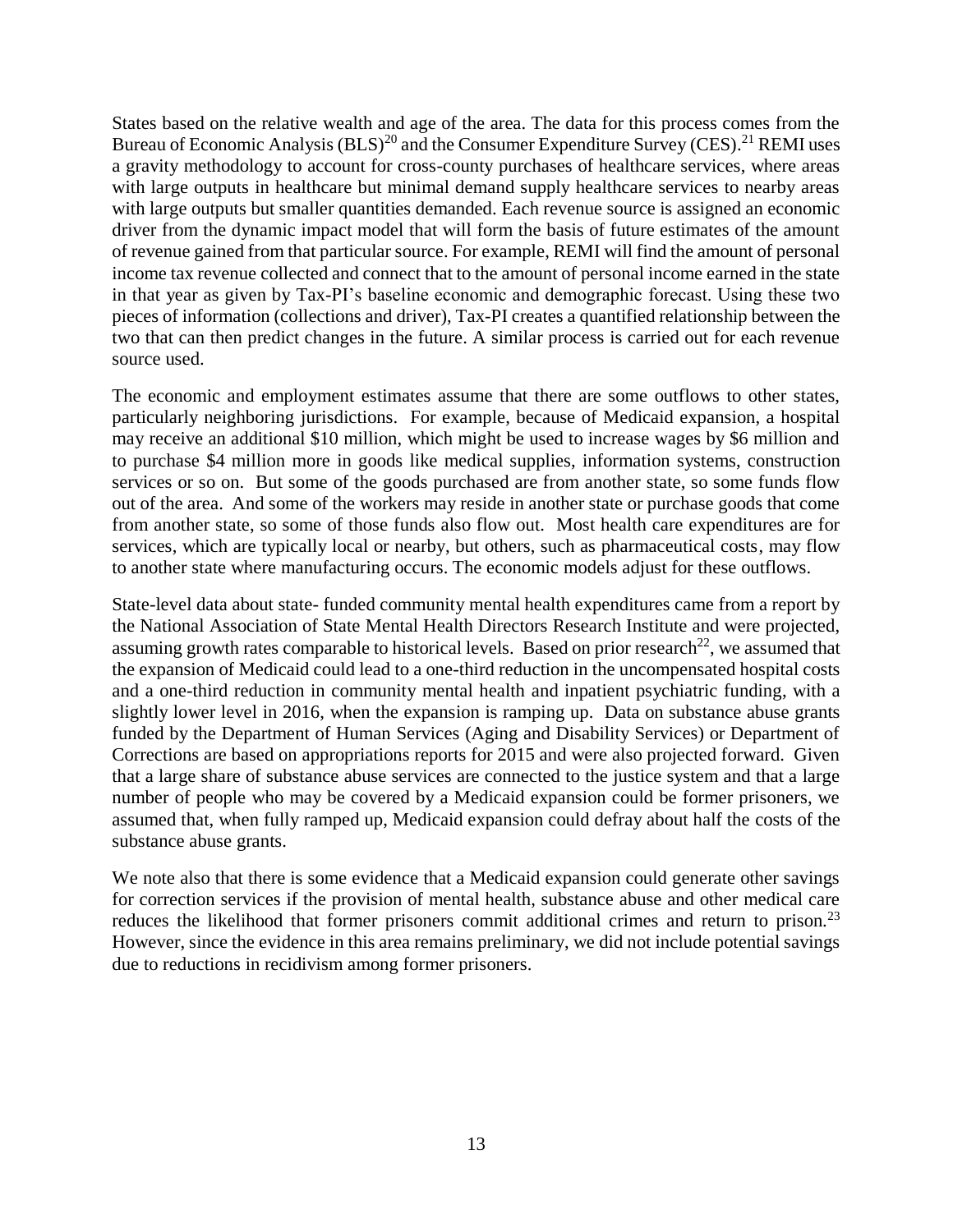### **About the Authors**

Leighton Ku, PhD, MPH, is Director of the Center for Health Policy Research at George Washington University and a Professor of Health Policy in the Milken School of Public Health. He is a nationally-known expert who has conducted health policy research about Medicaid, health reform and the costs and benefits of health policies for more than 20 years. He is on the Executive Board of the District of Columbia's Health Benefits Exchange Authority.

Brian Bruen, MS, is a Lead Research Scientist and Lecturer in the Department of Health Policy at George Washington University and is also a doctoral candidate in the Trachtenberg School of Public Policy and Public Administration. He has conducted research and analyses about health policy and Medicaid for more than 15 years.

Erika Steinmetz, MBA, is a Senior Research Scientist in the Department of Health Policy at George Washington University. She has substantial experience conducting research about Medicaid and Medicare.

Christopher Brown, Rod Motamedi, and Corey Stottlemyer are Senior Economic Associates at REMI.

### **Endnotes**

 $\overline{a}$ 

<sup>1</sup> US Census Bureau. Table HI05. Health Insurance Coverage Status and Type of Coverage by State and Age for All People: 2013. Sept. 2014. http://www.census.gov/hhes/www/hlthins/data/incpovhlth/2013/acs-tables.html

<sup>2</sup> Sommers B, Musco T, Finegold K, et al. Health Reform and Changes in Health Insurance Coverage in 2014. *New England Journal of Medicine*. 2014; 371(9): 867-74.

<sup>3</sup> The original intent of the ACA was that all states undertake this expansion, but the 2012 Supreme Court decision in *National Federation of Independent Businesses v. Sebelius* established that expansion of Medicaid eligibility is optional for states. Under the Supreme Court opinion, the decision to expand Medicaid or to discontinue the expansion is an option for states, although other ACA requirements remain intact.

<sup>4</sup> Brown C, Motamedi R, Stottlemyer C, Bruen B, Ku L. Economic and Employment Effects of Expanding Medicaid in Kansas, Kansas Hospital Association, Feb. 2013.

<sup>5</sup> Holahan J, Buettgens M, Dorn S. The Cost of Not Expanding Medicaid. Washington, DC: Kaiser Commission on Medicaid and the Uninsured and the Urban Institute. July 17, 2013. Dorn S, McGrath M, Holahan J. What is the Result of States Not Expanding Medicaid? Washington, DC: Robert Wood Johnson Foundation and the Urban Institute. August 2014.

<sup>6</sup> Centers for Medicare and Medicaid Services. Medicaid & CHIP: July 2014 Monthly Applications, Eligibility Determinations and Enrollment Report. Sept. 22, 2014.

<sup>7</sup> Sommers B, Musco T, Finegold K, et al. Health Reform and Changes in Health Insurance Coverage in 2014. *New England Journal of Medicine*. 2014; 371(9): 867-74.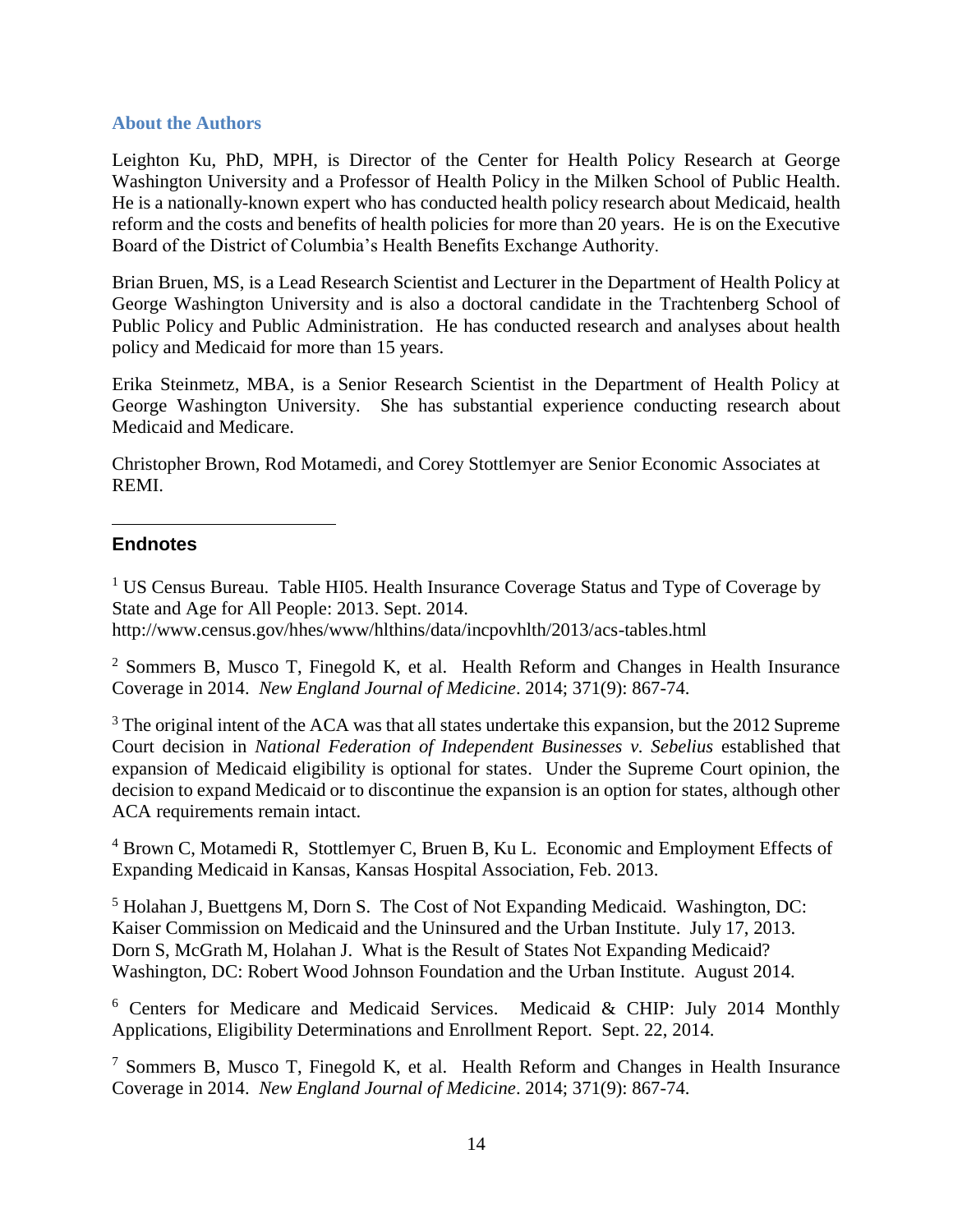<sup>8</sup> Witters D. Arkansas, Kentucky Report Sharpest Drops in Uninsured Rate. Washington, DC: Gallup. Aug. 5, 2014.

 $\overline{a}$ 

<sup>9</sup> Cohen R, Martinez M. Health Insurance Coverage: Early Reports of Estimates from the National Health Interview Survey, January-March 2014. Centers for Disease Control and Prevention, Sept. 2014. Cohen R, Martinez M. Health Insurance Coverage: Early Reports of Estimates from the National Health Interview Survey, 2013. Centers for Disease Control and Prevention, June 2014; Collins S, Rasmussen P, Doty M. Gaining Ground: Americans' Health Insurance Coverage and Access to Care After the Affordable Care Act's First Open Enrollment Period. New York: Commonwealth Fund, July 2014. Long S, Kenney G, Zuckerman S, et al. QuickTake: Number of Uninsured Adults Continues to Fall under the ACA: Down by 8.0 Million in June 2014. Washington, DC: Urban Institute. July 10, 2014.

 $10$  Deliere T., Joynt K, Mcdonald R. Impact of Insurance Expansion on Hospital Uncompensated Care Costs in 2014. Office of the Assistant Secretary for Planning and Evaluation, HHS. Sept. 11, 2014.

 $11$  Center for Health Information and Data Analytics. Impact of Medicaid Expansion on Hospitals: Updated for Second-Quarter 2014 Denver,CO: Colorado Hospital Association. http://www.cha.com/Documents/CHA-Study/FINAL-CHA-Medicaid-Expansion-Study-Q2- Sept-2014.aspx.

 $12$  Ku L, Jones E, Shin P, et al "Safety-net providers after health care reform: lessons from Massachusetts" 2011 Aug; *Archives of Internal Medicine,* 171(15): 1379-84.

<sup>13</sup> Missouri Department of Economic Development. Missouri Healthcare Employment Decline Analysis. June 2014. http://www.missourieconomy.org/pdfs/ Hospital\_JobDecline\_MERIC Analysis\_June-21-2014.pdf

<sup>14</sup> Kaiser Family Foundation, State Health Facts. Medicaid Income Eligibility Limits for Adults at Application, as of August 28, 2014. http://kff.org/medicaid/state-indicator/medicaid-incomeeligibility-limits-for-adults-at-application-2014/#.

 $15$  Centers for Medicare and Medicaid Services, Medicaid & CHIP: August 2014 Monthly Applications, Eligibility Determinations and Enrollment Report, October 17, 2014

<sup>16</sup> Office of the Assistant Secretary for Planning and Evaluation, HHS, Health Insurance Marketplace: Summary Enrollment Report for the Initial Annual Open Enrollment Period for the Period: October 1, 2013 – March 31, 2014, May 1, 2014.

<sup>17</sup> Bureau of Labor Statistics. Civilian labor force and unemployment by state and selected areas, seasonally adjusted for Aug 2014.

<sup>18</sup> Holahan J, Buettgens M, Dorn S., *op cit*. Dorn S, McGrath M, Holahan J. *op cit.* 

<sup>19</sup> Bureau of Economic Analysis, Regional Economic Accounts, <http://www.bea.gov/regional/>

<sup>20</sup> Bureau of Labor Statistics,  $\langle$ http://www.bls.gov/>

<sup>21</sup> Bureau of Labor Statistics, Consumer Expenditure Survey (CEX), <http://www.bls.gov/cex/>